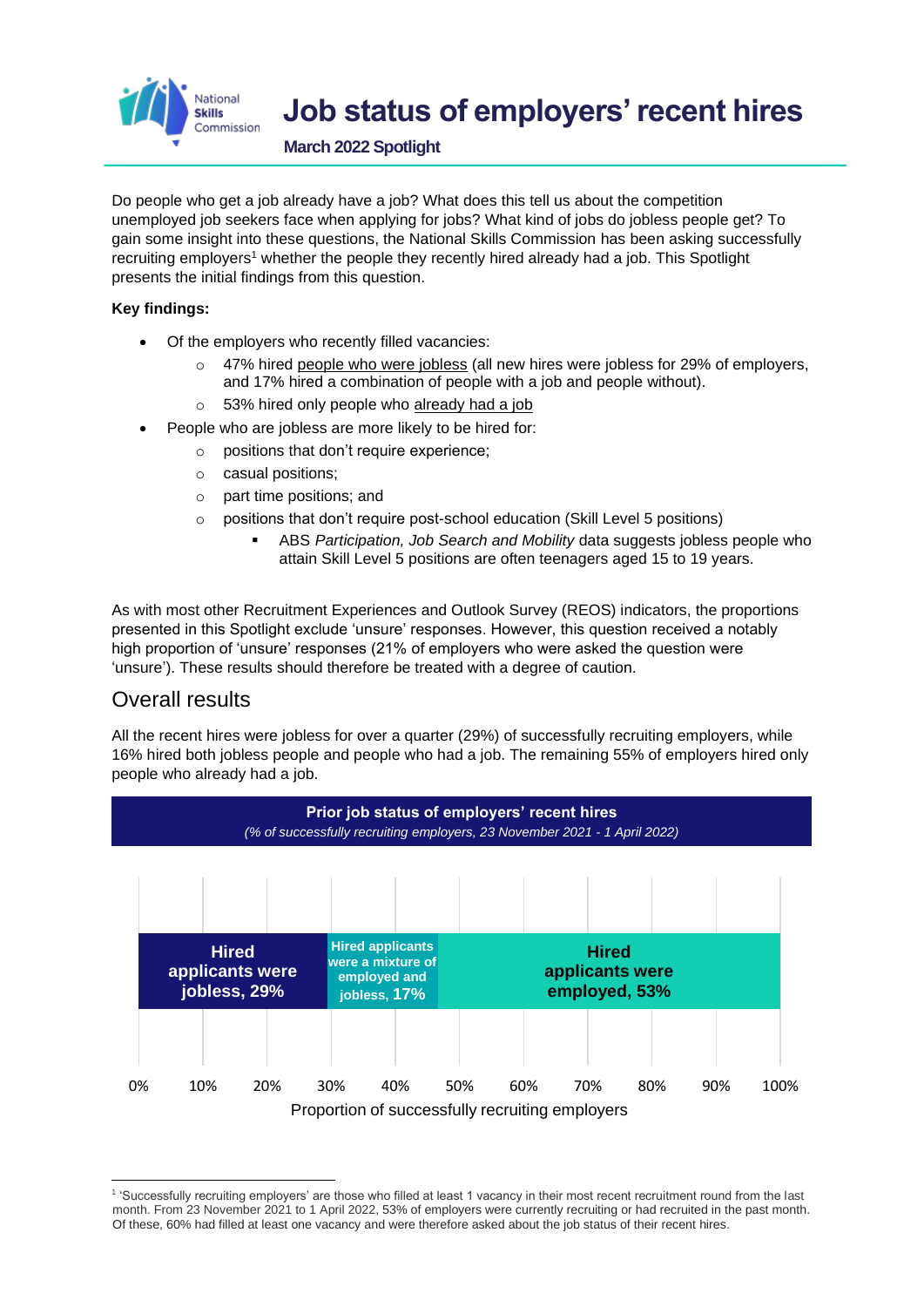## Results by vacancy characteristics

The prior job status of recent hires varied according to the experience requirements of the position they were hired for.

Employers requiring relevant experience were more likely to hire applicants who were employed at the time of recruitment (all had jobs for 66% of employers) compared with those who didn't require relevant experience (36%). In contrast, employers who didn't require relevant experience were more likely to hire people without a job (43%) compared with those employers who required experience (20%).

Relevant experience is a common requirement in the labour market - nearly two thirds of recruiting employers say they require relevant experience.<sup>2</sup> The data below shows that even when relevant experience is *not* required, employers often end up hiring someone who already has a job (and therefore has some recent work experience).<sup>3</sup>

This finding emphasises the importance of work experience in giving unemployed job seekers the best chance of finding a job.



Hired applicants were employed

Jobless applicants are more likely to be hired for casual positions (as opposed to non-casual positions) and part-time positions (as opposed to full-time positions). Nearly half (45%) of employers who filled casual positions hired only jobless applicants, compared with 20% of employers who filled non-casual positions. Likewise, 42% of employers who filled part-time positions hired only jobless applicants, compared with 22% of employers who filled full-time positions.

The data suggests that casual and part-time positions provide the best opportunities for jobless applicants to get a foothold in the labour market.



Hired applicants were a mixture of employed and jobless Hired applicants were employed

Hired applicants were a mixture of employed and jobless

Hired applicants were employed

<sup>2</sup> Based on REOS data collected from May 2021 to March 2022.

<sup>&</sup>lt;sup>3</sup> Note that 'jobless' hired applicants were jobless at the time of being hired but may have recently had a job and therefore may have had recent work experience.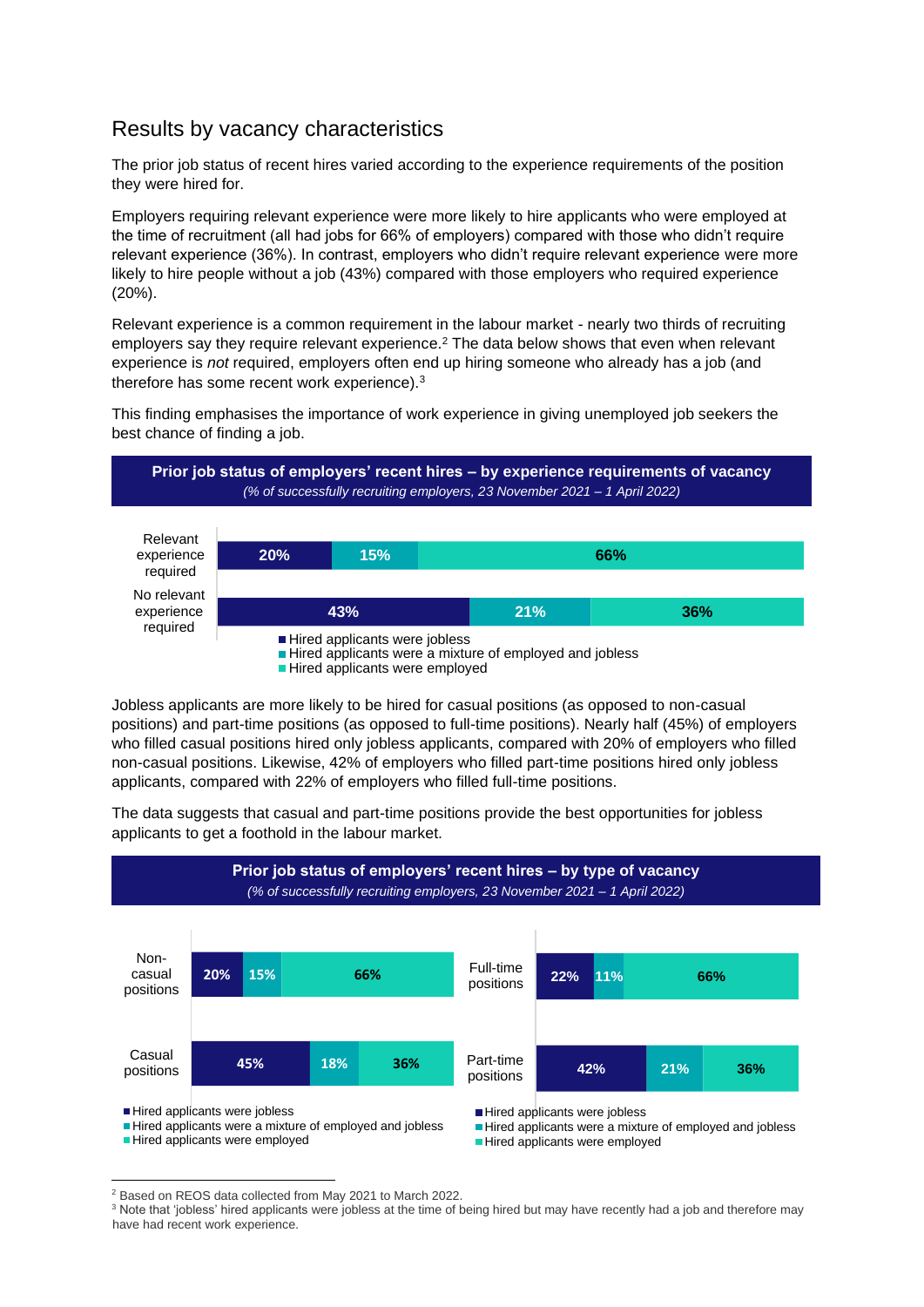Employers who filled vacancies for Skill Levels 1, 2 or 3 (jobs requiring a Certificate III or higher) were more likely to recruit employed applicants (66%) compared with employers filling lower Skill Level positions. Some 43% of the employers who filled Skill Level 5 vacancies (which don't require postschool education) filled all their vacancies with jobless people.



### ABS data shows a similar trend

ABS *Participation, Job Search and Mobility* data shows a similar trend, but from the perspective of recently hired people. It can tell us what proportion of recently hired people<sup>4</sup> were not working a year ago, which can be used as an approximation of the proportion of recently hired people who didn't have a job at the time when they were hired.<sup>5</sup>

The proportion of recently hired people who were not working a year ago shows a similar trend to REOS data when disaggregated by Skill Level of the vacancy recently filled. The chart below shows that 69%<sup>6</sup> of recently hired persons in Skill Level 5 jobs were not working a year ago. This is significantly higher than the proportions of newly employed people in Skill Level 1 (49%), Skill Level 2 (47%), Skill Level 3 (54%) and Skill Level 4 (57%) jobs who were not working a year ago.



<sup>4</sup> 'Recently hired people' are defined as people working in their current job for less than a year.

<sup>&</sup>lt;sup>5</sup> Note that this is an approximation; it is possible for some of these people to have been employed in another job when they were hired for their current job, and still not have been working a year ago.

<sup>6</sup> ABS *Participation, Job Search and Mobility,* February 2021